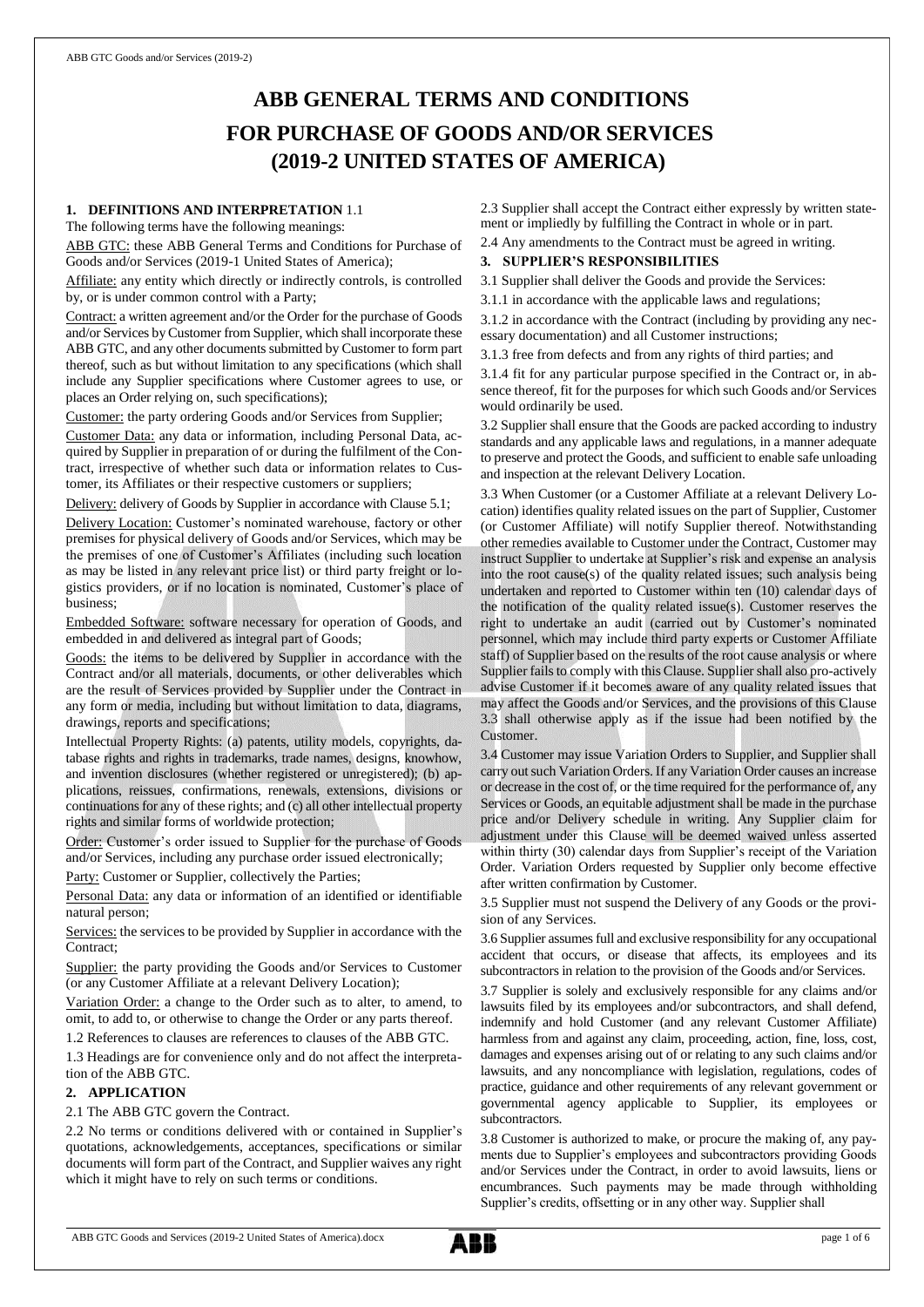provide any support requested by Customer with regard to such payments and indemnify and hold harmless Customer and its Affiliates for any payments made.

## **4. PAYMENT, INVOICING**

4.1 In consideration of the Goods delivered and/or the Services provided by Supplier in accordance with the Contract, Customer shall pay to Supplier the purchase price stated in the Contract provided the invoice fulfils the requirements defined by Customer. Payment shall be made in the country in which Supplier is registered, to a bank account in the name of Supplier. The price is inclusive of all fees and taxes (other than sales tax or equivalent) and of all costs of manufacturing, processing, warehousing and packaging (including returning any returnable packaging) of any Goods.

4.2 Supplier shall submit invoices complying with applicable laws, generally accepted accounting principles and the specific Customer requirements, containing the following minimum information: Supplier name, address and reference person including contact details; invoice date; invoice number; Order number and Supplier number; address of Customer; quantity; specification of Goods and/or Services; price (total amount invoiced); currency; sales tax amount and number, if applicable; Authorized Economic Operator and/or Approved Exporter Authorization number and/or other customs identification number, if applicable; payment terms as agreed. Supplier shall state the Order number on all invoices (in particular but not limited to commercial, pro forma or customs invoices).

4.3 Invoices must be sent to the billing address specified in the Contract (or as otherwise agreed with Customer).

4.4. Customer may accumulate all invoices until end of a calendar month (EOM). The ordinary net date of an invoice (the Net Date) is 90 (ninety) calendar days after the latest of:

(i) the date of receipt of Supplier's invoice complying with Customer's instructions or EOM following such date, or

(ii) the date of Delivery of Goods and/or completion of Services.

Customer shall authorize payment of the accumulated invoices in the next payment run following the Net Date, defined on the 4<sup>th</sup> of the following calendar month.

4.5 Customer will reimburse expenses only at cost and to the extent agreed in writing.

4.6 Services charged on the basis of hourly rates require written confirmation of Supplier's time sheets by Customer. Supplier shall submit such time sheets to Customer for confirmation as may be instructed by Customer but latest together with any related invoice. Confirmation of time sheets cannot be construed as acknowledgement of any claims. Customer is not obliged to pay invoices based on time sheets which are not confirmed by Customer in writing.

4.7 Customer reserves the right to set off or withhold payment for Goods and/or Services not provided in accordance with the Contract. 4.8 Customer may withhold payment pending receipt of evidence from Supplier, as reasonably required by Customer, to establish the absence of liens, encumbrances and claims against any property of Customer related to the Goods and/or Services that are the subject of the Contract

#### **5. DELIVERY, PERFORMANCE OF SERVICES**

5.1 Unless agreed otherwise in the Contract, the Goods shall be delivered in accordance with INCOTERMS 2010 FCA, to the Delivery Location.

5.2 The Services shall be provided at Delivery Location.

5.3 Supplier shall provide, no later than at the time of acceptance of the Contract, the following minimum information: number of packages and contents, the customs tariff numbers of the country of consignment, and the countries of origin for all Goods. For controlled Goods, the relevant national export control numbers must be indicated and, if the Goods and/or Services are subject to U.S. export regulations, the U.S. Export Control Classification Numbers (ECCN) or classification numbers of the International Traffic in Arms Regulations (ITAR) must be specified. Proofs of preferential origin as well as conformity declarations and marks of the country of consignment or destination are to be submitted without being requested; certificates of origin upon request

5.4 The Goods shall be delivered, and Services shall be provided, during Customer's business hours (or those of the requested Delivery Location) unless otherwise requested by Customer.

5.5 Upon Delivery, Supplier (or its appointed carrier) shall provide Customer (or, if requested, any nominated Customer Affiliate at the Delivery Location) a delivery note and any other required export and import documents not mentioned in Clause 5.3. If Customer has approved partial delivery, such delivery note shall also include the outstanding balance.

5.6 Ownership of the Goods passes to Customer at Delivery. To the extent that the Goods contain Embedded Software, ownership of such Embedded Software will not pass to Customer, but Supplier shall grant, or – as applicable – shall procure that the third party owner grants, Customer and all users a worldwide, irrevocable, perpetual, transferable, nonexclusive, royalty-free right to use the Embedded Software as integral part of such Goods and/or for servicing either of them. For the avoidance of doubt, Supplier shall have no rights of retention of title, and Supplier will convey good title to the Goods, free of any liens or encumbrances (but transfer of title and ownership in the Goods to Customer shall not release that Customer from its obligation to pay for those Goods, in accordance with the terms of the Contract).

## **6. ACCEPTANCE**

6.1 Delivery of Goods or provision of Services shall not be deemed to be acceptance of such Goods or Services by Customer. Customer (or its nominated Customer Affiliate at the Delivery Location) shall have reasonable time to inspect or test the Goods and/or Services and to report any defects to Supplier. If a defect in the Goods and/or Services was not reasonably detectable during the inspection, Customer (or its nominated Customer Affiliate at the Delivery Location) shall have reasonable time to provide notice of such defect after it has become apparent and/or to reject the Goods and/or Services.

6.2 The Parties may agree on a certain acceptance procedure, in which case acceptance will be subject to Customer's written acceptance statement (or that of Customer's nominated Affiliate). Supplier shall inform Customer (and any relevant Customer Affiliate) in writing within a reasonable time period in advance when the Goods and/or Services are ready for acceptance.

6.3 Customer may enforce any remedy defined in the Contract for any rejected Goods or Services.

# **4. DELAY**

Supplier will deliver Goods in accordance with any date or time, and at least in accordance with any lead times, specified in the Contract. If the Delivery of Goods or the provision of Services does not comply with the agreed date(s), Customer may:

7.1 terminate the Contract in whole or in part;

7.2 refuse any subsequent delivery of the Goods or provision of the Services;

7.3 recover from Supplier any expenses reasonably incurred by Customer (or any affected Customer Affiliate) in obtaining the Goods and/or Services in substitution from another supplier;

7.4 claim damages for any cost, loss, expenses and liquidated damages incurred by Customer (or by any affected Customer Affiliate) which are attributable to Supplier's delay;

7.5 claim liquidated damages as agreed in the Contract;

and it is agreed that Customer may select one or more such remedies, and recovering costs or damages under any of Clauses 7.3 to 7.5 shall not exclude Customer from recovering other costs or damages under the other parts of this Clause 7.

#### **5. WARRANTY AND REMEDIES**

8.1 Supplier warrants that the Goods and/or Services comply with the Contract, including but without limitation to Supplier's responsibilities as defined in Clause 3.1.

8.2 Supplier warrants that the Goods are new and unused at the date of Delivery and remain free from defects during the warranty period.

8.3 The warranty period is twenty four (24) months from Delivery, or as otherwise set out in the Contract.

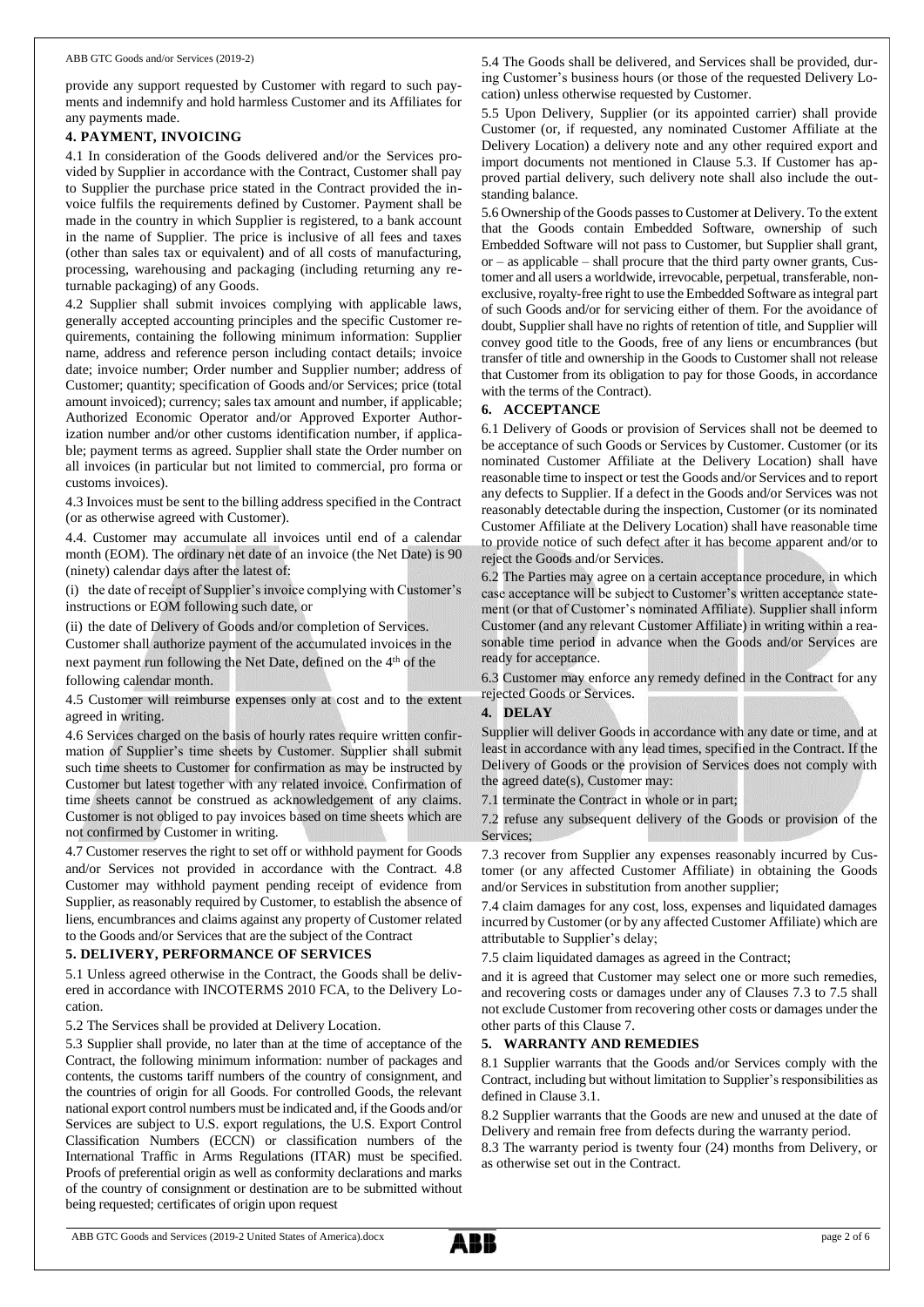#### ABB GTC Goods and/or Services (2019-2)

#### **10. COMPLIANCE, INTEGRITY**

8.4 In case of breach of any warranty which is not remedied within fortyeight (48) hours from Customer's notification, or in case of any other breach of the Contract, Customer is entitled to enforce any or all of the following remedies at its discretion and at Supplier's expense:

8.4.1 to give Supplier an opportunity to carry out any additional work necessary to ensure that the Contract is fulfilled;

8.4.2 to require Supplier promptly to repair or replace the defective Goods and/or Services;

8.4.2 to carry out (or to instruct a third party to carry out) any additional work necessary to make the Goods and/or Services comply with the Contract;

8.4.3 to refuse any further Goods and/or Services;

8.4.4 to require Supplier to indemnify and hold harmless Customer (and any relevant Customer Affiliate) for such damages as may have been sustained by Customer (or any Customer Affiliate) as a result of Supplier's breach of the Contract;

8.4.5 to terminate the Contract, and in such event:

8.4.5.1 Customer has no obligation to compensate Supplier (including paying for the Goods and/or Services which have been rejected); and

8.4.5.2 at Customer's option, Supplier shall pay back to Customer any remuneration received from Customer for the Goods and/or Services and take back the Goods at Supplier's own cost and risk; and

8.4.5.3 Customer may source equivalent replacement goods and/or services from an alternative supplier (with any incremental costs incurred in doing so being for Supplier's account).

8.5 In case of a breach of any warranty, the entire warranty period shall be restarted for the defective Goods/Services from the date the remediation is completed to Customer's satisfaction.

8.6 The rights and remedies available to Customer under the Contract are cumulative and are not exclusive of any rights or remedies available at law or in equity.

#### **9. INTELLECTUAL PROPERTY RIGHTS**

9.1 Subject to Clause 9.2, Supplier hereby grants Customer and its Affiliates, or undertakes to procure that Customer and its Affiliates are granted, a worldwide, irrevocable, transferable, sub-licensable, non-exclusive, royalty-free license to use the Intellectual Property Rights in the Goods, including Embedded Software, if any.

9.2 Supplier herewith assigns to Customer (or will assign to Customer's nominated Affiliate) full ownership rights in any Intellectual Property Rights in Goods resulting from the Services. Supplier further agrees, upon Customer's request and at its cost, to take all further steps necessary to perfect Customer's ownership (or that of its nominated Affiliate) to the Intellectual Property Rights.

9.3 Intellectual Property Rights in any Goods created by or licensed to Supplier prior or outside a Contract (Pre-Existing IPR) will remain vested in Supplier (or the third party owner). To the extent that Pre-Existing IPR are embedded in any Goods resulting from the Services, Supplier grants, or undertakes to procure that the third party owner grants, Customer and its Affiliates a worldwide, irrevocable, transferable, sub-licensable, non-exclusive, royalty-free license to use the Pre-Existing IPR as part of such Goods, including the right to improve, develop, market, distribute, sublicense or otherwise use such Pre-Existing IPR.

9.4 Supplier must specify in writing and prior to Delivery all open source software contained in or used by Embedded Software, if any, and request Customer's written approval. Supplier agrees to replace at its own cost any open source software components rejected by Customer with software of at least the same quality and functionality.

9.5 If any claim is made against Customer (or any Customer Affiliate) that the Goods and/or Services infringe a third party's Intellectual Property Rights, Supplier shall at its cost, but at Customer's discretion: (i) procure for Customer, Customer's Affiliates and Customer's clients, as the case may be, the right to continue using the Goods and/or Services;

(ii) modify the Goods and/or Services so they cease to be infringing; or (iii)replace the Goods and/or Services with non-infringing equivalents. Otherwise, Customer is entitled to terminate the Contract and to reclaim all sums which it, or any Customer Affiliate, has paid to Supplier thereunder.

10.1 Supplier shall provide the Goods and/or Services in compliance with all relevant laws, regulations, and codes of practice.

10.2 Supplier and its subcontractors must comply with the ABB List of Prohibited and Restricted Substances and report to Customer (and/or any Customer Affiliate operating at the relevant Delivery Location) the substances contained in the Goods. Supplier must also comply with the reporting and other requirements regarding Conflict Minerals made available under **[www.abb.com](http://www.abb.com/)** – **Supplying** – **Material Compliance** – **ABB Policy and Supplier Requirements** or otherwise and shall provide Customer (and any relevant Customer Affiliate) with documents, certificates and statements as requested. Any statement made by Supplier to Customer (whether directly or indirectly) with regard to materials used for or in connection with the Goods and/or Services will be deemed to be a representation under the Contract.

10.3 Supplier represents and warrants that it is and will remain fully compliant with all applicable trade and customs laws, regulations, instructions, and policies, including, but not limited to, satisfying all necessary clearance requirements, proofs of origin, export and import licenses and exemptions from, and making all proper filings with appropriate governmental bodies and/or disclosures relating to the provision of services, the release or transfer of goods, hardware, software and technology.

10.4 No material or equipment included in or used for the Goods and/or Services must originate from any company or country listed in any relevant embargo issued by the authority in the country where the Goods and/or Services will be used, or by an authority otherwise having influence over the equipment and material forming part of the Goods and/or Services. If any of the Goods and/or Services are or will be subject to export restrictions, it is Supplier's responsibility to promptly inform Customer (and any relevant Customer Affiliate) in writing of the particulars of such restrictions.

10.5 Each Party warrants that it will not, directly or indirectly, and that each has no knowledge that other persons will, directly or indirectly, make any payment, gift or other commitment to its customers, to government officials or to agents, directors and employees of each Party, or any other party, in a manner contrary to applicable laws (including but not limited to the U. S. Foreign Corrupt Practices Act, the UK Bribery Act 2010 and, where applicable, legislation enacted by member states and signatories implementing the OECD Convention Combating Bribery of Foreign Officials), and shall comply with all relevant laws, regulations, ordinances and rules regarding bribery and corruption. Nothing in the Contract will render either Party or any of its Affiliates liable to reimburse the other for any such consideration given or promised.

10.6 Supplier herewith acknowledges and confirms that Supplier has received a copy of ABB's Code of Conduct and ABB's Supplier Code of Conduct or has been provided information on how to access both ABB Codes of Conduct online under **[www.abb.com/Integrity](http://www.abb.com/Integrity)**. Supplier agrees to perform its contractual obligations in accordance with both ABB Codes of Conduct.

10.7 ABB has established reporting channels where Supplier and its employees may report suspected violations of applicable laws, policies or standards of conduct (Web portal: **[www.abb.com/Integrity](http://www.abb.com/Integrity)** – **Reporting Channels**; contact details specified on this Web portal), and Supplier shall ensure that such reporting channels are used to report any suspected violations.

10.8 Any violation of an obligation contained in this Clause 10 is a material breach of the Contract and entitles the other Party to terminate the Contract with immediate effect and without prejudice to any further rights or remedies available thereunder or at law. Notwithstanding anything to the contrary in the Contract, Supplier shall, without any limitations, indemnify and hold harmless Customer (and any affected Customer Affiliate) for all liabilities, damages, cost or expenses incurred as a result of any such violation and/or termination of the Contract, or arising from export restrictions concealed by Supplier.

10.9 Supplier agrees to comply with all federal, state and local laws, executive orders, rules, regulations and ordinances which may be ap-

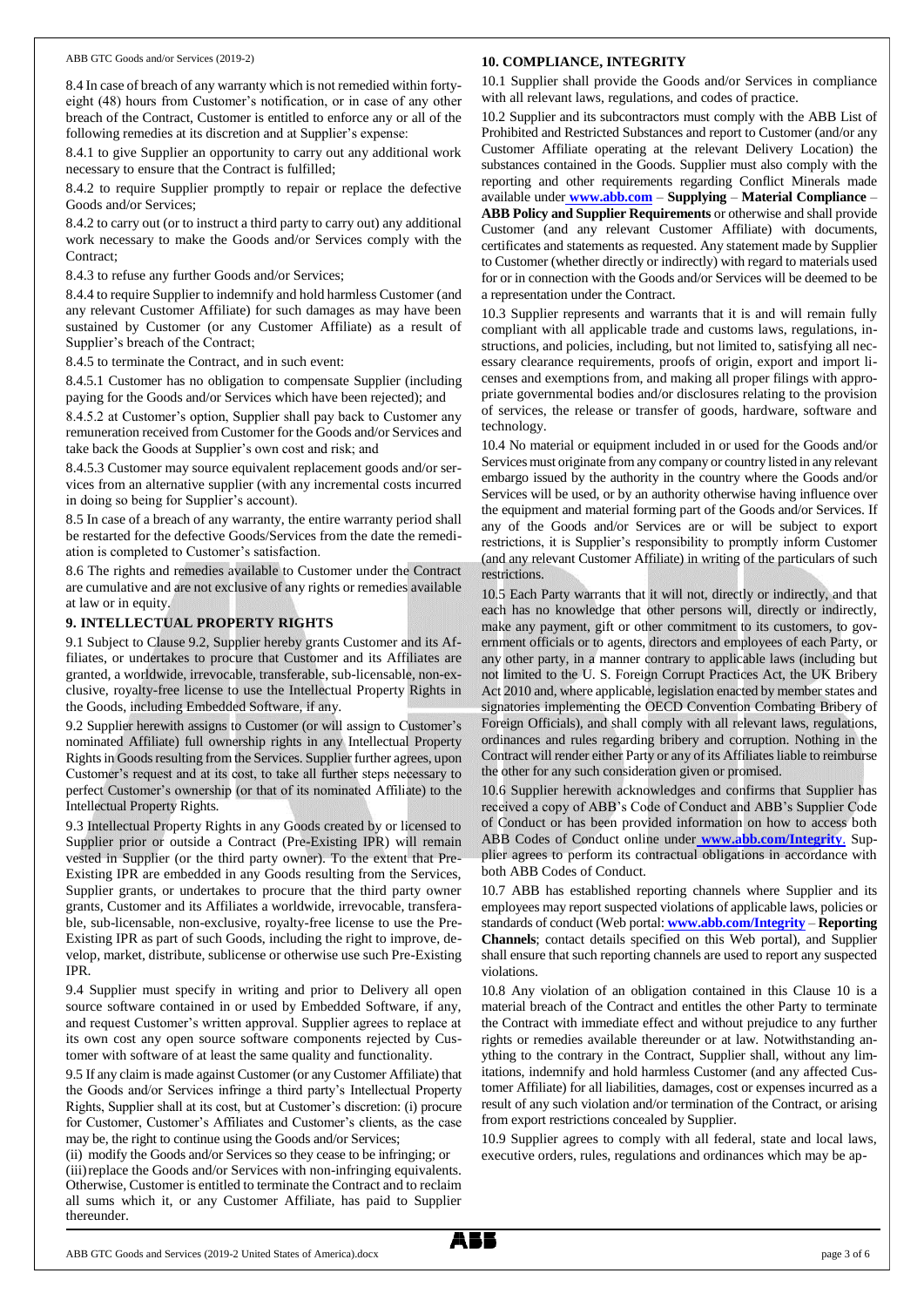#### ABB GTC Goods and/or Services (2019-2)

plicable to Supplier's performance of its obligations under the Contract. Supplier certifies to Customer that the items purchased hereunder were produced or performed in compliance with all applicable requirements of the Fair Labor Standards Act of 1938, as amended. Supplier agrees not to discriminate or allow the harassment of employees or applicants on the basis of sex, gender identity, sexual orientation, race, color, religious creed, national origin, physical or mental disability, protected Veteran status, or any other characteristic protected by law with regard to any employment practices, including recruitment, advertising, job application procedures, hiring, upgrading, training, promotion, transfer, compensation, job assignments, benefits, and/or other terms, conditions, or privileges of employment, provided the individual is qualified, with or without reasonable accommodations, to perform the essential functions of the job. Supplier shall comply, unless this transaction is exempt under applicable regulations, with all provisions of Executive Order 11246 of September 24, 1965, as amended, and with the relevant orders of the Secretary of Labor relating to Equal Employment Opportunity, and clauses thereby required are incorporated herein by reference. Executive Order 11246 prohibits federal contractors and federally assisted construction contractors and subcontractors, who do over \$10,000 in Government business in one year from discriminating in employment decisions on the basis of race, color, religion, sex, or national origin. It also requires contractors to take affirmative action to ensure that applicants are employed, and that employees are treated during employment, without regard to their race, color, religion, sex or national origin. If the Contract is subject to government contracting mandates, Customer will so state on the face hereof, and if so stated, as a condition to its effectiveness, Supplier agrees to certify to Customer, by separate writing, that it complies with all government contracting requirements applicable to Customer, Supplier and the Goods and/or Services, including the IT/Cyber Security requirements of FAR 52.204-21, DFAR 252.204-7009, and DFAR 252.204-7012. **Customer is an equal opportunity employer and federal contractor or subcontractor. As applicable, the Parties agree that they shall abide by the requirements of 41 CFR Section 60-1.4(a); 41 CFR Section 60-300.5(a); 41 CFR Section 60-741.5(a); and 29 CFR Part 471, Appendix A to Subpart A with respect to affirmative action program and posting requirements, and that these requirements are incorporated herein. Section 60- 300.5 and 60-741.5 require that covered prime contractors and subcontractors ensure nondiscrimination and take affirmative action in employment to employ and advance qualified individuals without regard to their physical or mental disability and protected Veteran status.**

10.10 Supplier will not discharge or in any other manner discriminate against employees or applicants because they have inquired about, discussed, or disclosed their own pay or the pay of another employee or applicant. However, employees who have access to the compensation information of other employees or applicants as a part of their essential job functions cannot disclose the pay of other employees or applicants to individuals who do not otherwise have access to compensation information, unless the disclosure is; (a) in response to a formal complaint or charge; (b) in furtherance of an investigation, proceeding, hearing, or action, including an investigation conducted by the employer; or (c) consistent with Supplier's legal duty to furnish information.

10.11 Supplier shall notify Customer of all "hazardous materials" (as that term is defined in applicable federal, state and local statutes) and such other identification of materials used in the provision of Services or contained in the Goods as may be required by Customer from time to time, and provide any appropriate special handling instructions. Supplier shall furnish Customer with copies of all applicable "material safety data sheets" for such materials no later than the shipment date under the Contract.

## **11. CONFIDENTIALITY, DATA SECURITY, DATA PROTECTION**

## 11.1 Supplier shall keep in strict confidence all Customer Data and any other information concerning Customer's or its Affiliates' business,

their products and/or their technologies which Supplier obtains in connection with the Goods and/or Services to be provided (whether before or after acceptance of the Contract). Supplier shall restrict disclosure of such confidential material to such of its employees, agents or subcontractors or other third parties as need to know the same for the purpose of the provision of the Goods and/or Services to Customer. Supplier shall ensure that such employees, agents, subcontractors or other third parties are subject to and comply with the same obligations of confidentiality as applicable to Supplier and will be liable for any unauthorized disclosures.

11.2 Supplier shall apply appropriate safeguards, adequate to the type of Customer Data to be protected, against the unauthorised access or disclosure of Customer Data and protect such Customer Data in accordance with the generally accepted standards of protection in the related industry, or in the same manner and to the same degree that it protects its own confidential and proprietary information – whichever standard is higher. Supplier may disclose confidential information to Permitted Additional Recipients (which means Supplier's authorised representatives, including auditors, legal counsel, consultants and advisors) provided always that: (i) such information is disclosed on a strict need-toknow basis; and (ii) such Permitted Additional Recipients sign with Supplier a confidentiality agreement with terms substantially similar hereto or, where applicable, are required to comply with codes of professional conduct ensuring confidentiality of such information. Supplier shall comply with, and ensure that the Permitted Additional Recipients comply with, any security procedure, policy or standard provided to Supplier by Customer or any of its Affiliates from time to time, and in particular with the ABB Cyber Security Requirements for Suppliers as made available under **[www.abb.com/Supplying/Cybersecu-rity](http://www.abb.com/Supplying/Cybersecu-rity,)**, or as otherwise set out in the Contract.

11.3 Supplier must not: (i) use Customer Data for any other purposes than for providing the Goods and/or Services; or (ii) reproduce the Customer Data in whole or in part in any form except as may be required by the Contract; or (iii) disclose Customer Data to any third party, except to Permitted Additional Recipients or with the prior written consent of Customer.

11.4 Supplier shall install and update at its own cost adequate virus protection software and operating system security patches for all computers and software utilized in connection with providing the Goods and/or Services.

11.5 Supplier shall inform Customer (and any affected Customer Affiliate) without delay about suspicion of breaches of data security or other serious incidents or irregularities regarding any Customer Data.

11.6 Supplier agrees that Customer (and any affected Customer Affiliate) may provide any information received from Supplier to other Affiliates of Customer and to third parties.

## 11.7 **Protection of Personal Data**

11.7.1 If Customer discloses Personal Data to Supplier, Supplier shall comply with all applicable data protection laws and regulations.

11.7.2 Supplier shall apply appropriate physical, technical and organizational measures to ensure a level of security of Personal Data appropriate to the respective risk and the ability to ensure the ongoing confidentiality, integrity, availability and resilience of processing systems and services.

11.7.3 Supplier agrees that it will not withhold or delay its consent to any changes to this Clause 11 which in Customer's or its Affiliates' reasonable opinion are required to be made in order to comply with applicable data protection laws and regulations and/or with guidelines and advice from any competent supervisory authority, and agrees to implement any such changes at no additional cost to Customer.

11.7.4 Supplier acknowledges that the processing of Personal Data in accordance with the Contract may require the conclusion of additional data processing or data protection agreements with Customer or its Affiliates. To the extent such additional agreements are not initially concluded as part of the Contract, Supplier, its relevant Affiliates or subcontractors shall upon Customer's request promptly enter into any such agreement(s), as designated by Customer and as required by law or a competent data protection or other competent authority.

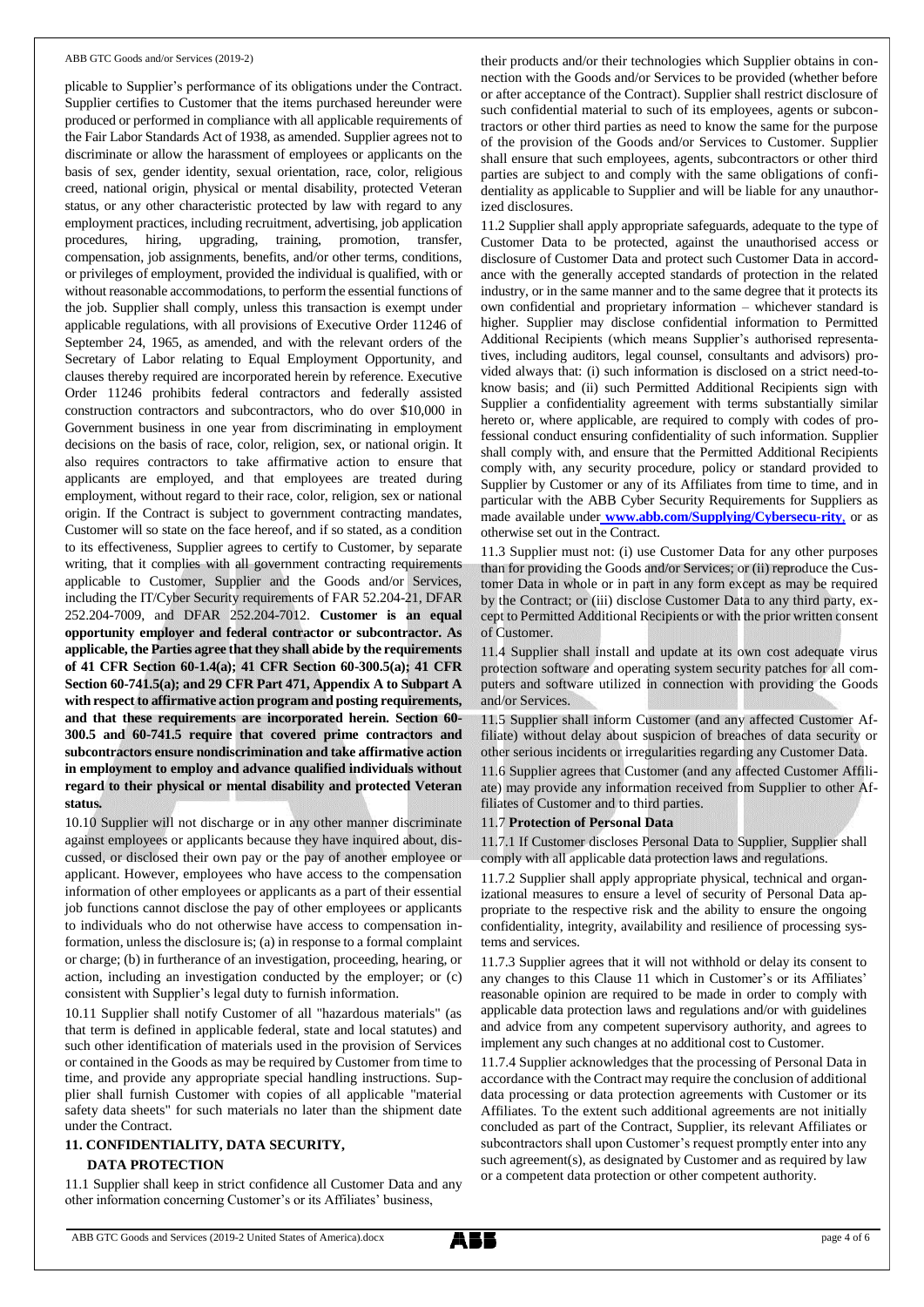#### **12. LIABILITY AND INDEMNITY**

12.1 Without prejudice to applicable law, Supplier shall, without any limitations, indemnify and hold harmless Customer, and any affected Customer Affiliate, for all liabilities, damages, cost, losses or expenses incurred by Customer (or such Customer Affiliate) as a result of Supplier's breach of the Contract. Supplier shall, without any limitations, indemnify and hold harmless Customer and each relevant Customer Affiliate for any claim made by a third party against Customer (or such Customer Affiliate) in connection with the Goods and/or Services, including but without limitation to claims that such Goods and/or Services infringe a third party's Intellectual Property Rights. Upon Cus-tomer's request Supplier shall defend Customer (or any relevant Customer Affiliate) against any third party claims.

12.2 Supplier is responsible for the control and management of all of its employees, suppliers and/or subcontractors, and it is responsible for their acts or omissions as if they were the acts or omissions of Supplier.

12.3 Supplier shall maintain in force, and upon request provide evidence of, adequate liability insurance and statutory worker's compensation/employer's liability insurance with reputable and financially sound insurers, which however will not relieve Supplier from any liability towards Customer (or any Customer Affiliate). The insured amount cannot be considered as limitation of liability.

12.4 Customer reserves the right to set off any claims under a Contract against any amounts owed to Supplier.

#### **6. TERMINATION**

13.1 Customer may terminate the Contract for convenience in whole or in part by giving Supplier thirty (30) calendar days written notice. In such event Customer shall pay to Supplier the value of the delivered but unpaid Goods and/or Services (provided that such Goods and/or Services otherwise comply with the Contract) and proven direct costs reasonably incurred by Supplier for undelivered Goods and/or Services, however in no event more than the price for the Goods and/or Services agreed under the Contract. No further compensation will be due to Supplier.

13.2 In the event of Supplier's breach of the Contract, Customer is entitled to terminate the Contract in accordance with Clause 8.4.

13.3 Customer may terminate the Contract with immediate effect by notice in writing in the event that: (i) an interim order is applied for or made, or a voluntary arrangement approved, or a petition for a bankruptcy order is presented or a bankruptcy order is made against Supplier; or (ii) any circumstances arise which entitle the court or a creditor to appoint a receiver or administrator or to make a winding-up order; or (iii) other similar action is taken against or by Supplier by reason of its insolvency or in consequence of debt; or (iv) there is a change of control of Supplier.

13.4 Upon termination Supplier shall immediately and at Supplier's expense return to Customer (or Customer's Affiliate) all Customer or Customer Affiliate property (including any Customer Data, documentation, and transfer of Intellectual Property Rights) then under Supplier's control and provide Customer (or its nominated Affiliate) with the complete documentation about the Goods and/or Services.

#### **7. FORCE MAJEURE**

14.1 Neither Party (nor any Customer Affiliate receiving the Goods and/or Services) will be liable for any delay or failure to perform its obligations under a Contract if the delay or failure results from an event of Force Majeure. **Force Majeure** means an event that was not foreseeable by the affected Party (or Customer Affiliate) at the time of execution of the Contract, is unavoidable and outside the reasonable control of the affected Party (or Customer Affiliate), provided that it cannot overcome such event despite all reasonable efforts, and that it provides notice to the other Party (and, in the case of Supplier being affected, to any relevant Customer Affiliate) within five (5) calendar days from occurrence of the Force Majeure event.

14.2 If a Force Majeure event exceeds thirty (30) calendar days, either Party may terminate the Contract forthwith by written notice without liability. Each Party shall use reasonable efforts to minimise the effects of the Force Majeure event.

#### **8. ASSIGNMENT AND SUBCONTRACTING**

15.1 Supplier may neither assign, nor transfer, encumber nor subcontract the Contract, nor any parts thereof (including any monetary receivables from Customer) without prior written approval of Customer. 15.2 Customer may assign, transfer, encumber, subcontract or deal in any other manner with the Contract, in whole or in part, at any time, and on more than one occasion thereof to its Affiliates, or to any successor-in-interest or title which acquires that part of Customer's group of companies' business to which the relevant Contract relates (and such transferee may do the same).

#### **9. NOTICES**

Any notice must be given duly signed by registered mail, courier, fax or by e-mail to the address of the relevant Party as stated in the Contract and/or to such other address as such Party may have notified in writing (including Customer Affiliates operating at relevant Delivery Locations). E-mail and fax require written confirmation of the receiving Party. Supplier's reply, correspondence, information or documentation related to the Contract must be provided in the language used in the Contract.

#### **10. WAIVERS**

Failure to enforce or exercise any term of the Contract does not constitute a waiver of such term and does not affect the right later to enforce such or any other term therein contained.

#### **11. GOVERNING LAW AND DISPUTE SETTLEMENT**

18.1 The Contract is governed by the laws of the State of New York, including the Uniform Commercial Code adopted therein, but excluding the provisions of the United Nations Convention on International Sale of Goods and excluding New York law with respect to conflicts of law.

18.2 If Customer and Supplier are registered in the same country, any dispute arising in connection with the Contract which cannot be settled amicably shall be submitted for resolution to the jurisdiction of the State Courts of New York or the U. S. District Court for the Southern District of New York.

18.3 If Customer and Supplier are registered in different countries, any dispute arising in connection with the Contract which cannot be settled amicably shall be finally settled under the Rules of Arbitration of the International Chamber of Commerce by one arbitrator appointed in accordance therewith. Place of arbitration shall be Customer's place of registration. The language of the proceedings and of the award shall be English.

#### **12. SEVERABILITY**

The invalidity or unenforceability of any term of the Contract will not adversely affect the validity or enforceability of the remaining terms. The Contract will be given effect as if the invalid or unenforceable term had been replaced by a term with a similar economic effect.

#### **13. SURVIVAL**

20.1 Provisions of the Contract which either are expressed to survive its termination or from their nature or context it is contemplated that they are to survive such termination will remain in full force and effect notwithstanding such termination.

20.2 The obligations set forth in Clauses 8 (Warranty and Remedies), 9 (Intellectual Property Rights), 11 (Confidentiality, Data Security, Data Protection) and 12 (Liability and Indemnity) exist for an indefinite period of time and survive expiration or termination of the Contract for any reason.

#### **14. ENTIRETY**

21.1 The Contract (incorporating these ABB GTC), and any documents incorporated into an Order or other agreement (including by reference) constitute the entire agreement between the Parties and replaces any prior agreement between them with regard to its subject.

21.2 In the event of any inconsistency between documents comprising the Contract, the following order of precedence shall apply:

21.2.1 any Contract established by the Customer (to the extent that specific deviations from any these ABB GTC, are explicitly identified in that Contract); then

21.2.2 these ABB GTC;